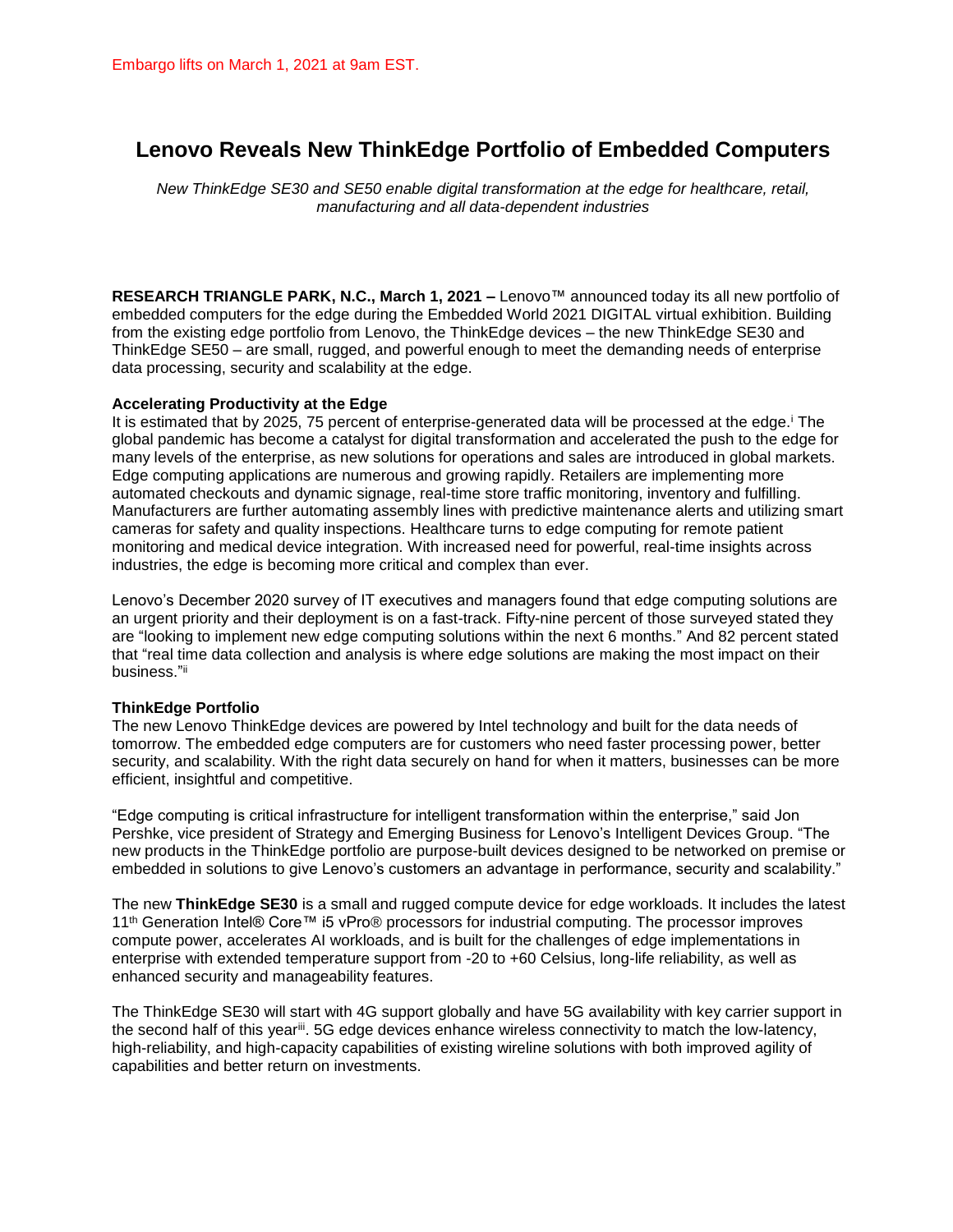Embedded applications for the ThinkEdge SE30 include kiosks and ATMs for smart retail, automated production lines in manufacturing, and medical device monitoring in healthcare, among others.

## **Key Features / Specs:**

- 11th Generation Intel® Core™ i5 vPro® processors for industrial computing
- Up to 16GB memory and 1TB storageiv
- Fan-less, operational temperature range of -20 to 60 Celsius
- Both 4G 1 and 5G 1 modules



*ThinkEdge SE30*

The new **ThinkEdge SE50** is designed for versatile applications that require higher analytics and data processing at the edge. The embedded edge compute device includes an Intel® Core™ i5 or i7 vPro® processor for industrial computing and up to 32GB of memory.

End users can deploy the ThinkEdge SE50 to aggregate and analyze real-time data from distributed IoT devices. This smart edge device can filter and forward IoT data across the WAN to the cloud or data center. Customers have the option to enhance their edge AI strategy with cutting edge silicon and optimized software leveraging the OpenVINO™ toolkit.

### **Key Features / Specs:**

- 11th Generation Intel® Core™ i7 or i5 vPro® processors for industrial computing
- $\bullet$  32GB memory and up to 2TB storage<sup>v</sup>
- Fan-less, operational temperature range of 0 to 50 degree Celsius, and IP50 rating
- 2-liter design with full industrial I/O



*ThinkEdge SE50*